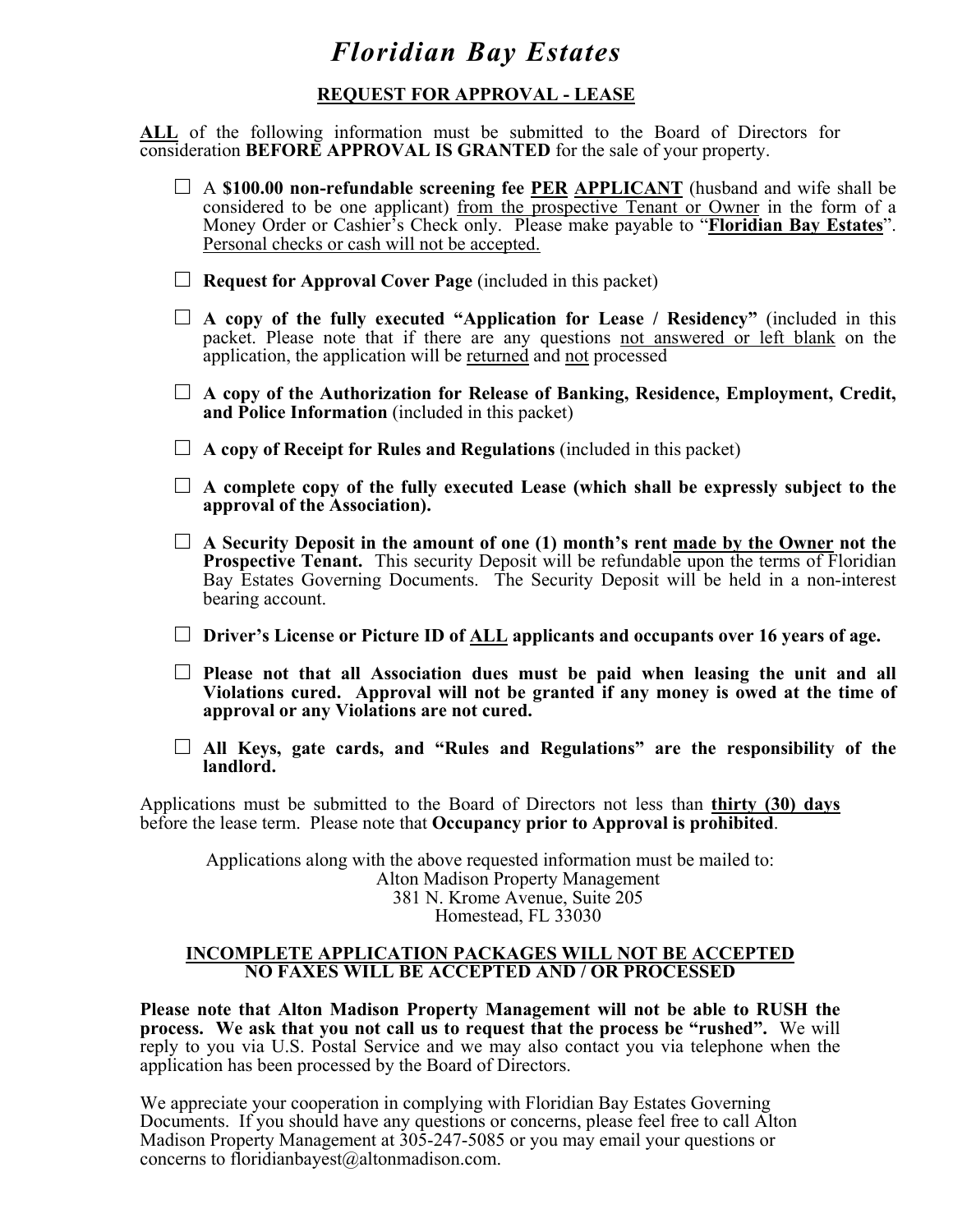### **REQUEST FOR APPROVAL OF LEASE COVER PAGE**

The following information should be filled out by the Property Owner. Please complete all parts of this page. Please mark "N/A" for all parts that are Non Applicable.

## **Property Owner's Information**

| Name of Property Owner:                                                |                                                                    |
|------------------------------------------------------------------------|--------------------------------------------------------------------|
|                                                                        | Property Address: (Homestead, FL 33033)                            |
|                                                                        |                                                                    |
|                                                                        | <u> 1989 - Johann John Stein, mars an deutscher Stein († 1958)</u> |
|                                                                        |                                                                    |
| <b>Realtor's Information (if applicable)</b>                           |                                                                    |
| Name of Realtor:                                                       |                                                                    |
|                                                                        |                                                                    |
|                                                                        |                                                                    |
| <b>Prospective Tenant's Information</b>                                |                                                                    |
|                                                                        |                                                                    |
| Prospective Tenant's Phone No:                                         |                                                                    |
| Lease Term:<br><u> 1989 - Johann Barn, mars ann an t-Amhair an t-A</u> | to                                                                 |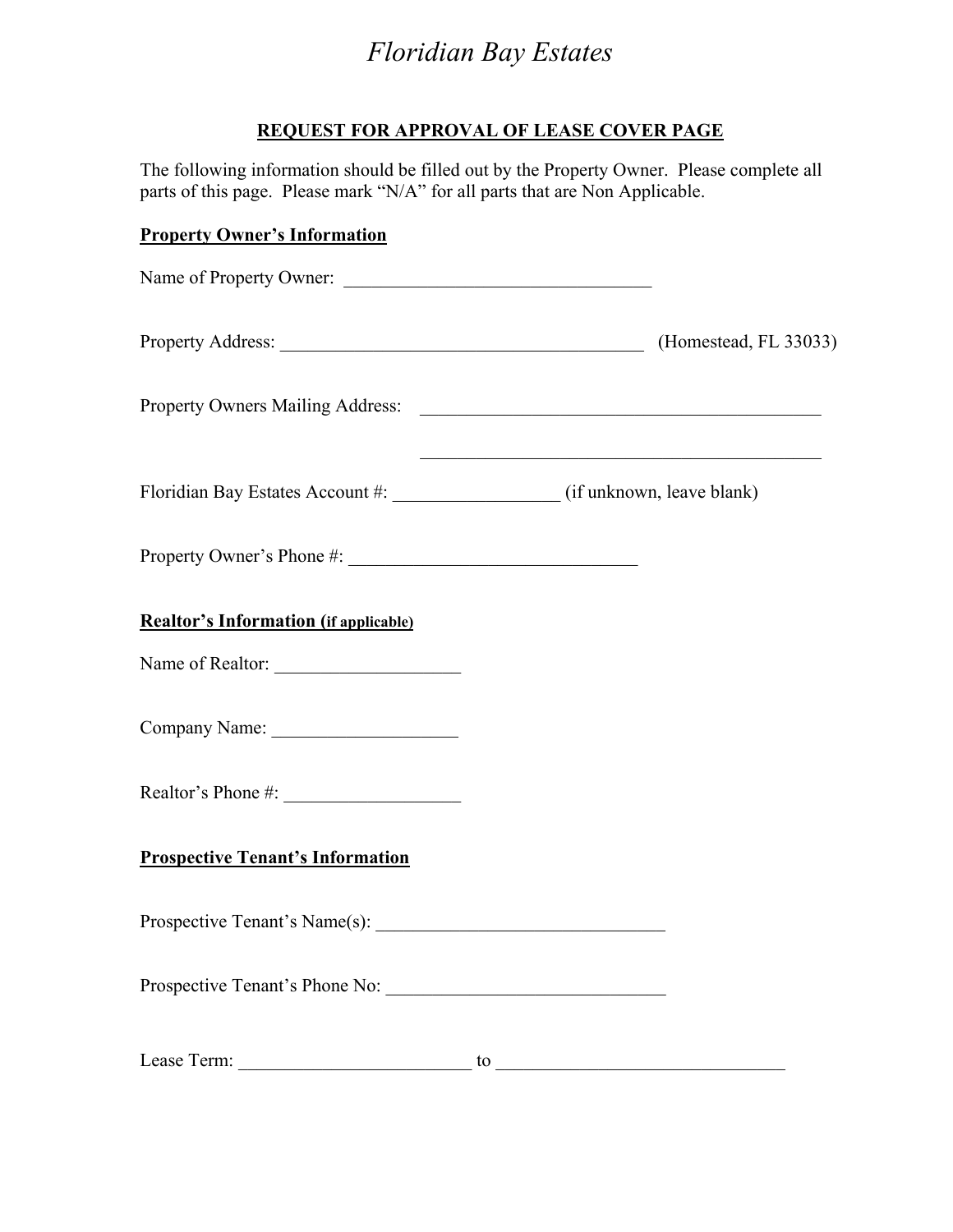## **APPLICATION FOR LEASE / RESIDENCY**

| Applicant: (Last)                                                |                             |                   | (First)                                                                                    | (Middle)                                      |                            |
|------------------------------------------------------------------|-----------------------------|-------------------|--------------------------------------------------------------------------------------------|-----------------------------------------------|----------------------------|
|                                                                  |                             |                   |                                                                                            |                                               |                            |
|                                                                  |                             |                   |                                                                                            | Social Security No:                           |                            |
| Personal                                                         |                             |                   |                                                                                            |                                               |                            |
| Description:                                                     | Ht                          | Wt.<br>Hair Color | Driver's License #                                                                         |                                               | State                      |
|                                                                  |                             |                   |                                                                                            |                                               |                            |
| Present Address (NOT the address you are moving to): (Street)    |                             |                   |                                                                                            |                                               | (Apt)                      |
|                                                                  |                             |                   |                                                                                            |                                               |                            |
| (City)                                                           | $\overline{\text{(State)}}$ |                   | $\frac{1}{2}$ (Zip Code) (Home telephone) Own                                              | ப<br>Rent                                     | (Since)                    |
| Landlord/Mortgage Co.: <u>Came</u>                               |                             |                   |                                                                                            | <u> Alexandro Alexandro (m. 1888)</u>         |                            |
|                                                                  |                             |                   |                                                                                            | (Address)                                     |                            |
| (City)                                                           |                             |                   | $\overline{(State)}$ $\overline{(Zip Code)}$ $\overline{(Telephone)}$                      | (Since)                                       |                            |
|                                                                  |                             |                   |                                                                                            |                                               |                            |
| Previous Address (Street)                                        |                             |                   |                                                                                            |                                               | (Apt)                      |
| (City)                                                           |                             |                   | $\overline{(State)}$ $\overline{(Zip Code)}$ $\overline{(Telephone)}$                      | ப<br>$\prod_{\text{Rent}}$<br>O <sub>Wh</sub> | $\frac{1}{\text{(Since)}}$ |
|                                                                  |                             |                   |                                                                                            |                                               |                            |
| Landlord/Mortgage Co.:                                           |                             | (Name)            |                                                                                            | (Address)                                     |                            |
|                                                                  |                             |                   |                                                                                            |                                               |                            |
| $\overline{(City)}$                                              |                             |                   | $\overline{(State)}$ $\overline{(Zip Code)}$ $\overline{(Telephone)}$ $\overline{(Since)}$ |                                               |                            |
| <b>Total Number of people</b>                                    |                             |                   |                                                                                            |                                               |                            |
| to occupy premises:                                              |                             |                   |                                                                                            |                                               |                            |
|                                                                  |                             |                   |                                                                                            |                                               |                            |
| Have you ever been evicted<br>from any leased premises? Yes / No |                             |                   |                                                                                            | Rent Amount:                                  |                            |
|                                                                  |                             |                   |                                                                                            |                                               |                            |
| In case of Emergency, notify:                                    |                             |                   |                                                                                            | Telephone:                                    |                            |
|                                                                  |                             |                   |                                                                                            |                                               |                            |
| Vehicle 1: $\_\_$                                                | Make                        | Model             | Color                                                                                      |                                               | Tag Number:                |
| Vehicle 2:                                                       |                             |                   |                                                                                            |                                               | Tag Number:                |
| Year                                                             | Make                        | Model             | Color                                                                                      |                                               |                            |
| Present Employer:                                                |                             |                   |                                                                                            |                                               |                            |
|                                                                  | (Name)                      |                   |                                                                                            | (Business Address)                            |                            |
|                                                                  |                             |                   |                                                                                            |                                               |                            |
| $\overline{(City)}$<br>(State)                                   | (Zip Code)                  | (Telephone)       | (Supervisor)                                                                               | (Monthly Income)                              | (Since)                    |
| Previous Employer:                                               | (Name)                      |                   |                                                                                            | (Business Address)                            |                            |
|                                                                  |                             |                   |                                                                                            |                                               |                            |
| (City)<br>(State)                                                | (Zip Code)                  | (Telephone)       | (Supervisor)                                                                               | (Monthly Income)                              | (Since)                    |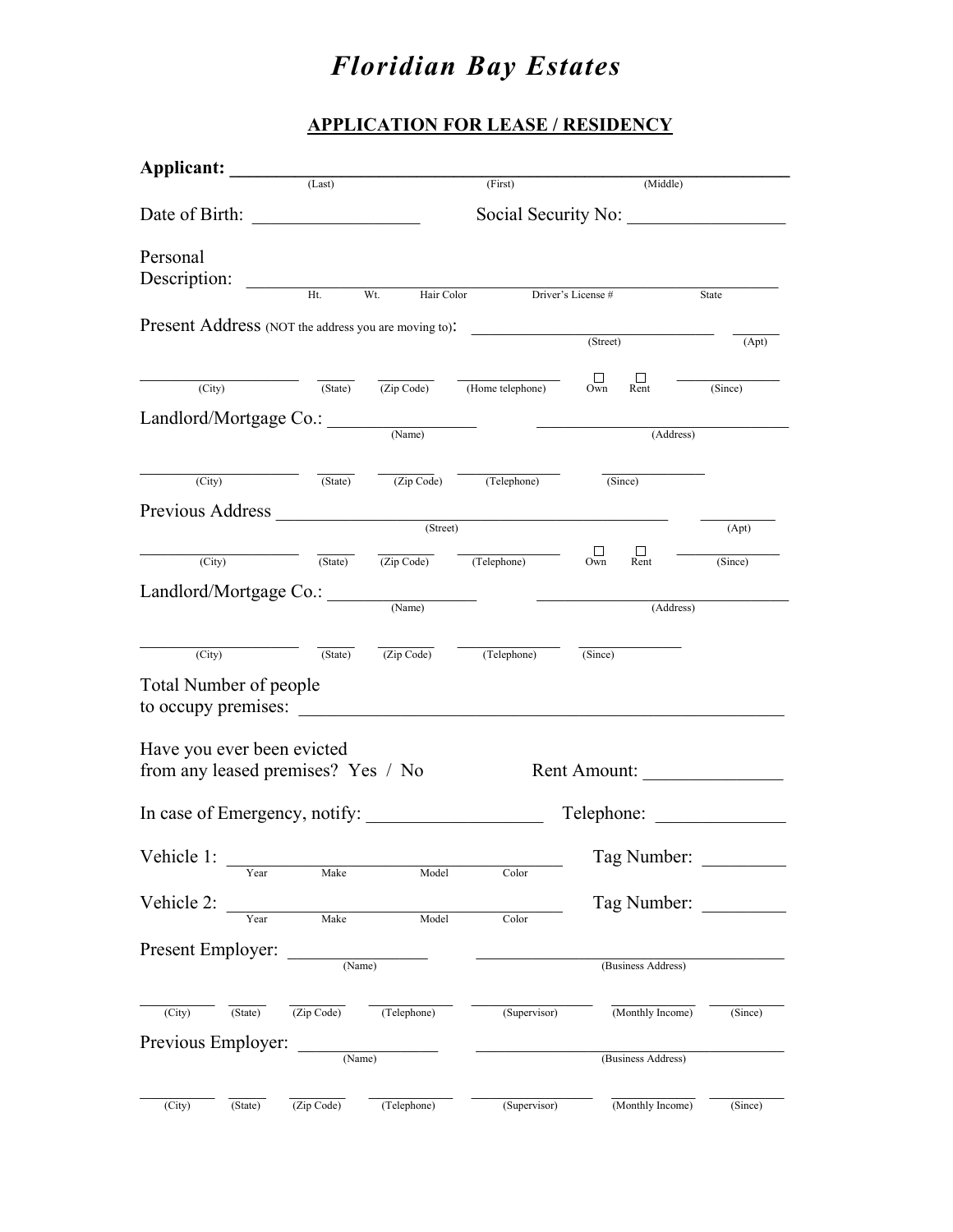| Co-Applicant:                                     |         |                                       |                                              |                                                                                                                              |                                      |                        |  |
|---------------------------------------------------|---------|---------------------------------------|----------------------------------------------|------------------------------------------------------------------------------------------------------------------------------|--------------------------------------|------------------------|--|
|                                                   |         | (Last)                                |                                              | (First)                                                                                                                      |                                      | (Middle)               |  |
| Date of Birth:                                    |         | <u> 1990 - Johann Barbara, martxa</u> |                                              |                                                                                                                              | Social Security No.:                 |                        |  |
| Co-Applicant's<br>Description:                    |         | $\frac{1}{\text{H}t}$                 |                                              |                                                                                                                              |                                      |                        |  |
|                                                   |         |                                       | Wt.                                          | Hair Color<br>Driver's License #                                                                                             | State                                |                        |  |
|                                                   |         |                                       | Is Co-Applicant spouse? $\Box$ Yes $\Box$ No |                                                                                                                              |                                      |                        |  |
|                                                   |         |                                       |                                              |                                                                                                                              |                                      |                        |  |
| Co-Applicant's Present Employer: <u>COMANNELL</u> |         |                                       | (Business Address)                           |                                                                                                                              |                                      |                        |  |
|                                                   |         |                                       |                                              |                                                                                                                              |                                      |                        |  |
| (City)                                            | (State) | (Zip Code)                            | (Telephone)                                  | (Supervisor)                                                                                                                 | (Monthly Income)                     | (Since)                |  |
|                                                   |         |                                       |                                              |                                                                                                                              |                                      |                        |  |
|                                                   |         |                                       |                                              | $Co-Application's Previous Employee:$ (Name)                                                                                 | (Business Address)                   |                        |  |
|                                                   |         |                                       |                                              |                                                                                                                              |                                      |                        |  |
| (City)                                            | (State) | $\overline{(Zip Code)}$               | (Telephone)                                  | (Supervisor)                                                                                                                 | (Monthly Income)                     | (Since)                |  |
|                                                   |         |                                       |                                              |                                                                                                                              |                                      |                        |  |
| Children:                                         |         | (How many and their ages)             |                                              | Pets:                                                                                                                        | (Description and approximate weight) |                        |  |
| <b>Bank</b>                                       |         |                                       |                                              |                                                                                                                              |                                      |                        |  |
| Reference:                                        |         |                                       |                                              |                                                                                                                              |                                      |                        |  |
|                                                   |         | (Name)                                |                                              | $(Acct. \#)$                                                                                                                 | (Phone $#$ )                         |                        |  |
|                                                   |         |                                       |                                              |                                                                                                                              |                                      |                        |  |
|                                                   |         | (Location)                            |                                              | (City)                                                                                                                       | (State)                              |                        |  |
| Credit Card<br>Reference:                         |         |                                       |                                              |                                                                                                                              |                                      |                        |  |
|                                                   |         | (Name)                                |                                              | (Acct. # - Last 4 Numbers)                                                                                                   | (Phone $#$ )                         |                        |  |
|                                                   |         |                                       |                                              |                                                                                                                              |                                      |                        |  |
|                                                   |         |                                       | (Location)                                   | $\overline{\text{(City)}}$                                                                                                   | (State)                              |                        |  |
|                                                   |         |                                       |                                              | Have you ever been arrested for a misdemeanor or felony?                                                                     | Applicant                            | Co-Applicant           |  |
| Explain:                                          |         |                                       |                                              | <u> 1989 - Johann Barn, mars ann an t-Amhain ann an t-Amhain an t-Amhain ann an t-Amhain an t-Amhain ann an t-A</u>          | $\neg Yes \sqcap No$                 | $\Box$ Yes $\Box$ No   |  |
|                                                   |         |                                       |                                              | Have you ever been convicted for a misdemeanor or felony?                                                                    |                                      | Applicant Co-Applicant |  |
|                                                   |         | Explain:                              |                                              |                                                                                                                              | $\Box$ Yes $\Box$ No                 | $\Box$ Yes $\Box$ No   |  |
|                                                   |         |                                       |                                              | CORRECTION INFORMATION - Applicant represents that all of the above statements are true and complete, and hereby, authorizes |                                      |                        |  |
|                                                   |         |                                       |                                              | . That there informed the continues and could be could in additional above the countinearly has weld as Plantitural Li       |                                      |                        |  |

verification of the above information, references and credit records in addition to the foregoing, applicant(s) has paid to Floridian Isles Townhomes the sum of \$100.00 as a non refundable fee for Association's costs and right of occupancy and or forfeiture of deposits and may constitute a criminal offense under the laws of this State. Furthermore, I understand that an investigative consumer report including information about my character, general reputation, personal characteristics, mode of living, and all public record information including criminal records may be made. I understand that a written request for the nature and scope of the investigation if made within a reasonable period of time may be made. I understand that misrepresentation of the above information will void my lease/rental agreement and be grounds for immediate eviction with loss of all deposits. I authorize verification of this information by the Landlord or his agent EQUAL CREDIT OPPORTUNITY ACT - The Federal ECOA prohibits from discriminating against credit applicants on the basis of sex or marital status. The Federal Agency which administers compliance with this law concerning this apartment community is Federal Trade

Commission. 1718 Peachtree St. N.W. Room 10000, Atlanta, Georgia 30308

| I HAVE READ AND AGREED TO THE PROVISIONS AS STATED. |      |                          |      |  |  |
|-----------------------------------------------------|------|--------------------------|------|--|--|
| Applicant's Signature                               | Date | Co-Applicant's Signature | Date |  |  |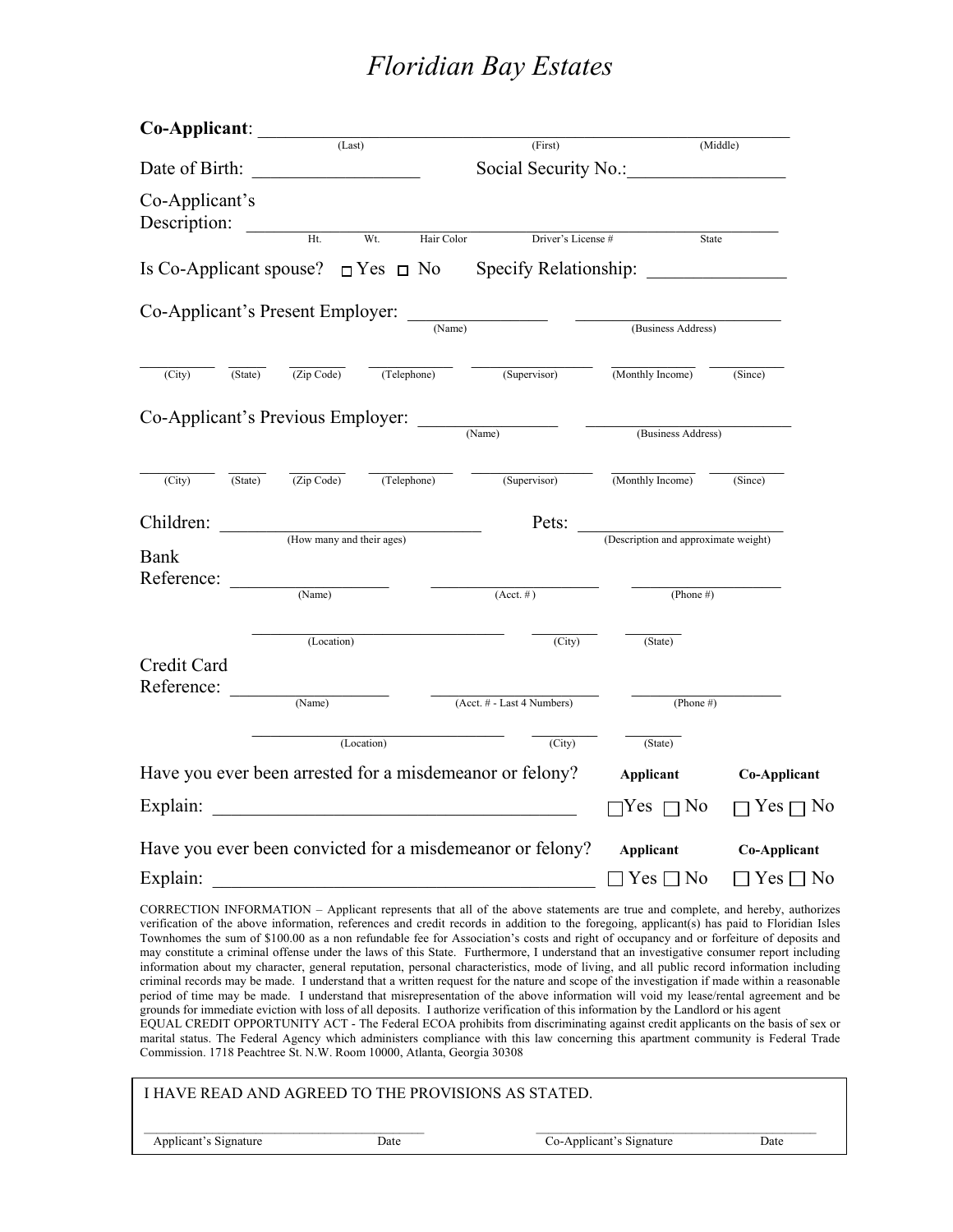### **AUTHORIZATION FOR RELEASE OF BANKING, RESIDENCE, EMPLOYMENT, CREDIT AND POLICE INFORMATION**

 $I(we)$ 

Hereby authorize the release of information to the Credit Agency and their Attorneys or Representatives, and Application Processing Service, Inc, as Agents, concerning my banking, credit, residence, employment or police records in reference to this application for housing at Floridian Bay Estates Association.

I/we understand that the Board of Directors may cause to be instituted such an investigation of my background as the Board may deem necessary. Accordingly, I specifically authorize the Board of Directors of the Floridian Bay Estates, or Application Screening Processing, Inc, as agents to make such investigation and agree that the information contained in the attached application may be used in such investigation.

Furthermore, I / we release the Board of Directors and Officers of Floridian Bay Estates, Alton Madison Property Management, Application Processing Service, Inc, as Agent (to include: Employees, Officers, Directors, Brokers, Agents, and representatives of the foregoing) and all persons and firms providing or receiving information in this report, from any and all claims or liability which might arise from the release transmission, assembly, interpretation of information, denial or application or other adverse action.

 $\mathcal{L}_\text{max}$  , and the contract of the contract of the contract of the contract of the contract of the contract of the contract of the contract of the contract of the contract of the contract of the contract of the contr

 $\mathcal{L}_\text{max}$  , and the contract of the contract of the contract of the contract of the contract of the contract of the contract of the contract of the contract of the contract of the contract of the contract of the contr

Signature of Applicant Date

Signature of Co-Applicant Date